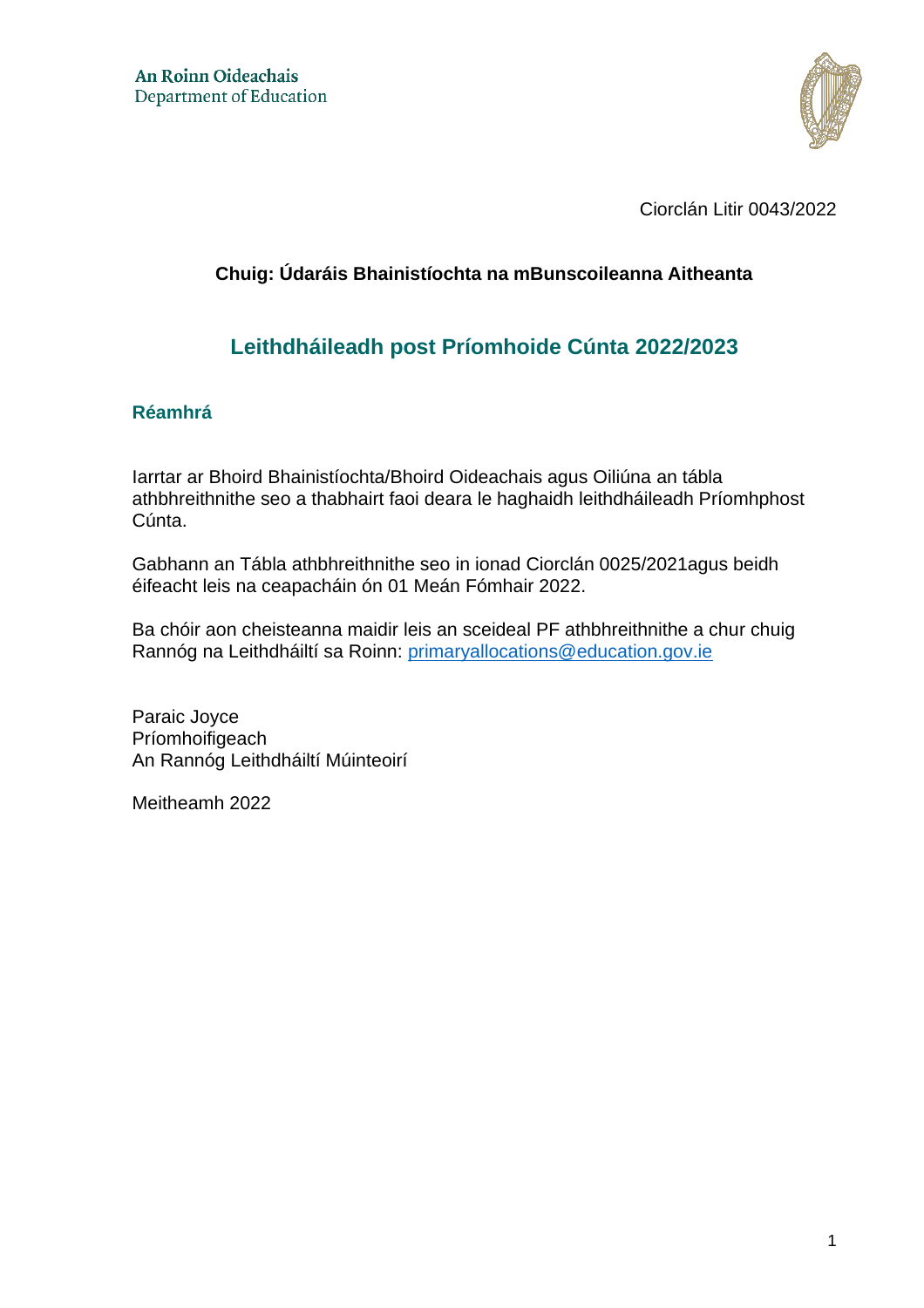

## **Leithdháileadh post Príomhoide Cúnta 2022/2023 (le héifeacht ón 01 Meán Fómhair 2022)**

| Poist teagaisc<br>údaraithe sa<br>scoilbhlian 2021/22 | Príomhoide     | Príomhoide<br>Tánaisteach | Poist PC I     | Poist PC II             |
|-------------------------------------------------------|----------------|---------------------------|----------------|-------------------------|
| $\mathbf 1$                                           | $\mathbf 1$    | $\pmb{0}$                 | $\pmb{0}$      | $\pmb{0}$               |
| $\overline{2}$                                        | $\overline{1}$ | $\mathbf{1}$              | $\pmb{0}$      | $\pmb{0}$               |
| 3                                                     | $\overline{1}$ | $\mathbf{1}$              | $\pmb{0}$      | $\pmb{0}$               |
| 4                                                     | $\mathbf{1}$   | $\mathbf{1}$              | 0              | 1                       |
| 5                                                     | $\overline{1}$ | $\mathbf{1}$              | $\pmb{0}$      | $\mathbf 1$             |
| 6                                                     | $\overline{1}$ | $\mathbf{1}$              | $\mathbf 0$    | $\mathbf 1$             |
| 7                                                     | $\overline{1}$ | $\mathbf{1}$              | $\pmb{0}$      | $\mathbf 1$             |
| 8                                                     | $\mathbf{1}$   | $\mathbf 1$               | $\mathbf 0$    | $\mathbf 2$             |
| 9                                                     | $\overline{1}$ | $\mathbf{1}$              | $\pmb{0}$      | 3                       |
| 10                                                    | $\overline{1}$ | $\mathbf{1}$              | $\mathbf 0$    | 3                       |
| 11                                                    | $\overline{1}$ | $\mathbf{1}$              | $\pmb{0}$      | $\mathfrak{S}$          |
| 12                                                    | $\mathbf{1}$   | $\mathbf{1}$              | $\pmb{0}$      | $\mathfrak{S}$          |
| 13                                                    | $\overline{1}$ | $\mathbf{1}$              | $\pmb{0}$      | 3                       |
| 14                                                    | $\overline{1}$ | $\mathbf{1}$              | $\pmb{0}$      | $\mathfrak{S}$          |
| 15                                                    | $\overline{1}$ | $\mathbf{1}$              | $\mathbf 0$    | $\mathfrak{S}$          |
| 16                                                    | $\overline{1}$ | $\mathbf{1}$              | 0              | 3                       |
| 17                                                    | $\overline{1}$ | $\mathbf 1$               | $\mathbf 0$    | $\mathfrak{S}$          |
| 18                                                    | $\overline{1}$ | $\mathbf{1}$              | $\mathbf{1}$   | 3                       |
| 19                                                    | $\mathbf{1}$   | $\mathbf 1$               | $\mathbf 1$    | 3                       |
| 20                                                    | $\mathbf{1}$   | $\mathbf{1}$              | $\mathbf 1$    | $\overline{4}$          |
| 21                                                    | $\overline{1}$ | $\mathbf 1$               | $\mathbf 1$    | $\overline{\mathbf{4}}$ |
| 22                                                    | $\overline{1}$ | $\mathbf 1$               | $\mathbf 1$    | $\overline{4}$          |
| 23                                                    | $\mathbf{1}$   | $\mathbf{1}$              | $\mathbf 1$    | $\overline{4}$          |
| 24                                                    | $\overline{1}$ | $\mathbf{1}$              | $\mathbf 1$    | $\overline{\mathbf{4}}$ |
| 25                                                    | $\mathbf 1$    | $\mathbf{1}$              | $\overline{2}$ | $\overline{\mathbf{4}}$ |
| 26                                                    | $\mathbf 1$    | $\mathbf{1}$              | $\overline{2}$ | $\overline{4}$          |
| 27                                                    | $\mathbf 1$    | $\mathbf{1}$              | $\overline{2}$ | $\overline{4}$          |
| 28                                                    | $\mathbf 1$    | $\mathbf{1}$              | $\overline{c}$ | $\overline{4}$          |
| 29                                                    | $\mathbf{1}$   | $\mathbf{1}$              | $\overline{2}$ | $\overline{4}$          |
| 30                                                    | $\mathbf{1}$   | $\mathbf{1}$              | $\overline{2}$ | $\overline{4}$          |
| 31                                                    | $\mathbf 1$    | $\mathbf{1}$              | $\overline{2}$ | $\overline{\mathbf{4}}$ |
| 32                                                    | $\mathbf{1}$   | $\mathbf{1}$              | $\overline{2}$ | 5                       |
| 33                                                    | $\mathbf 1$    | $\mathbf{1}$              | $\overline{2}$ | 5                       |

Tá an leithdháileadh bunaithe ar líon na bpost údaraithe sa scoilbhliain 2021/22\*